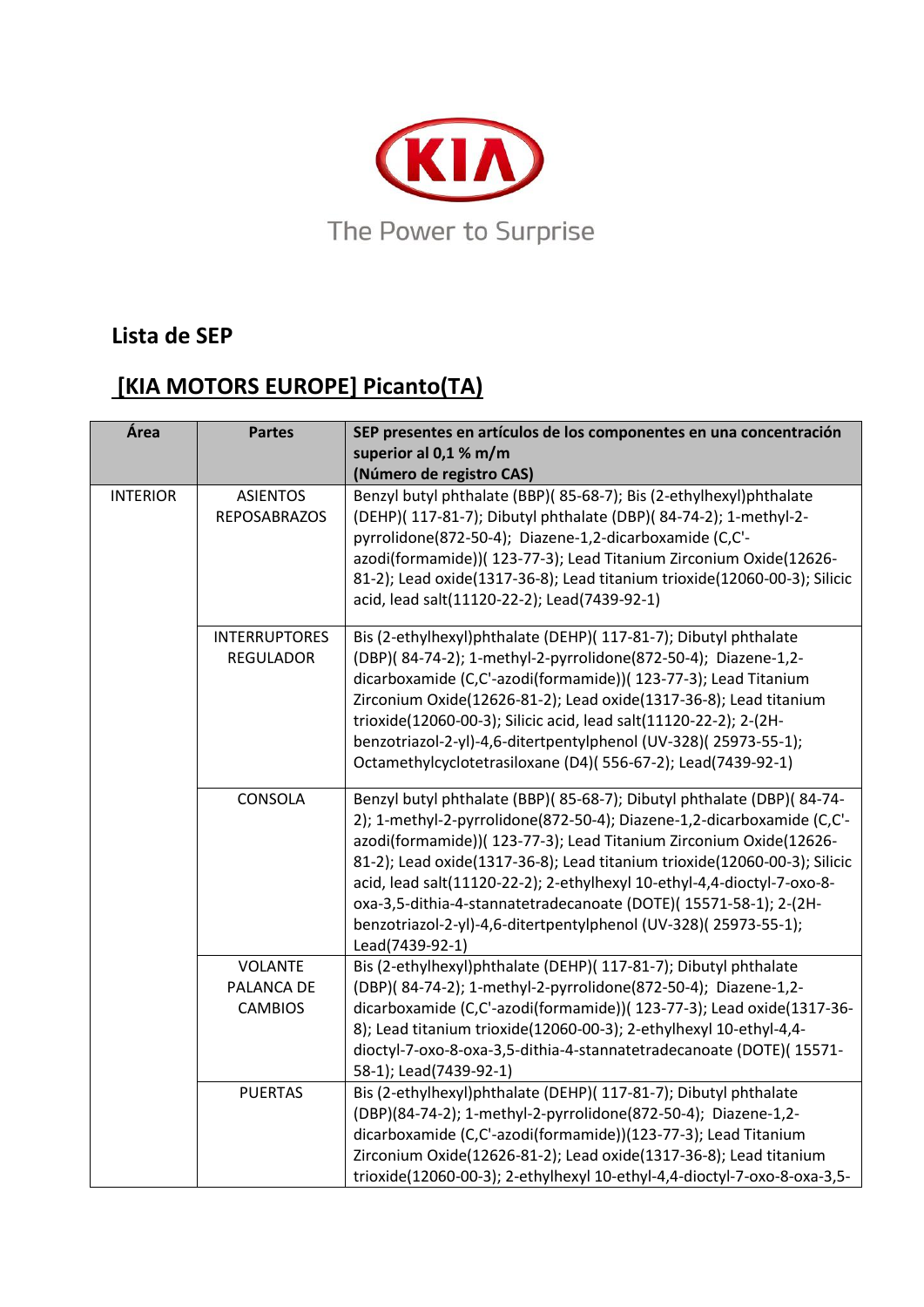|                   |                     | dithia-4-stannatetradecanoate (DOTE)(15571-58-1); 2-(2H-benzotriazol-<br>2-yl)-4,6-ditertpentylphenol (UV-328)(25973-55-1);             |
|-------------------|---------------------|-----------------------------------------------------------------------------------------------------------------------------------------|
|                   |                     | Octamethylcyclotetrasiloxane (D4)(556-67-2); Lead(7439-92-1)                                                                            |
|                   | SALPICADERO         | Bis (2-ethylhexyl)phthalate (DEHP)(117-81-7); Dibutyl phthalate                                                                         |
|                   |                     | (DBP)(84-74-2); 1-methyl-2-pyrrolidone(872-50-4); Lead Titanium                                                                         |
|                   |                     | Zirconium Oxide(12626-81-2); Lead oxide(1317-36-8); Lead titanium                                                                       |
|                   |                     | trioxide(12060-00-3); Silicic acid, lead salt(11120-22-2); 2-ethylhexyl 10-                                                             |
|                   |                     | ethyl-4,4-dioctyl-7-oxo-8-oxa-3,5-dithia-4-stannatetradecanoate                                                                         |
|                   |                     | (DOTE)(15571-58-1); Lead(7439-92-1)                                                                                                     |
|                   | <b>CINTURONES</b>   | Bis (2-ethylhexyl)phthalate (DEHP)(117-81-7); Dibutyl phthalate                                                                         |
|                   | Υ                   | (DBP)(84-74-2); 1-methyl-2-pyrrolidone(872-50-4); Diazene-1,2-                                                                          |
|                   | <b>PRETENSORES</b>  | dicarboxamide (C,C'-azodi(formamide))(123-77-3); Lead oxide(1317-36-                                                                    |
|                   |                     | 8); Lead titanium trioxide(12060-00-3); Octamethylcyclotetrasiloxane                                                                    |
|                   |                     | (D4)(556-67-2); Lead(7439-92-1)                                                                                                         |
|                   | <b>OTROS</b>        | Bis (2-ethylhexyl)phthalate (DEHP)( 117-81-7); Dibutyl phthalate                                                                        |
|                   |                     | (DBP)(84-74-2); 1-methyl-2-pyrrolidone(872-50-4); Diazene-1,2-                                                                          |
|                   |                     | dicarboxamide (C,C'-azodi(formamide))( 123-77-3); Lead Titanium                                                                         |
|                   |                     | Zirconium Oxide(12626-81-2); Lead oxide(1317-36-8); Lead titanium                                                                       |
|                   |                     | trioxide(12060-00-3); Silicic acid, lead salt(11120-22-2); 2-ethylhexyl 10-                                                             |
|                   |                     | ethyl-4,4-dioctyl-7-oxo-8-oxa-3,5-dithia-4-stannatetradecanoate                                                                         |
|                   |                     | (DOTE)(15571-58-1); 2-(2H-benzotriazol-2-yl)-4,6-ditertpentylphenol                                                                     |
|                   |                     | (UV-328)(25973-55-1); Octamethylcyclotetrasiloxane (D4)( 556-67-2);                                                                     |
|                   |                     | Lead(7439-92-1)                                                                                                                         |
| <b>MOTOR</b>      | CALEFACCIÓN         | Bis (2-ethylhexyl)phthalate (DEHP)( 117-81-7); Dibutyl phthalate                                                                        |
| <b>HABITÁCULO</b> | Υ                   | (DBP)(84-74-2); 1-methyl-2-pyrrolidone(872-50-4); Diazene-1,2-                                                                          |
|                   | AIRE                | dicarboxamide (C,C'-azodi(formamide))( 123-77-3); Lead oxide(1317-36-                                                                   |
|                   | ACONDICIONADO       | 8); Lead titanium trioxide(12060-00-3); 2-ethylhexyl 10-ethyl-4,4-                                                                      |
|                   |                     | dioctyl-7-oxo-8-oxa-3,5-dithia-4-stannatetradecanoate (DOTE)(15571-                                                                     |
|                   |                     | 58-1); Octamethylcyclotetrasiloxane (D4)(556-67-2); Lead(7439-92-1)                                                                     |
|                   | ARNÉS DE            | Bis (2-ethylhexyl)phthalate (DEHP)(117-81-7); Diazene-1,2-                                                                              |
|                   | CABLEADO            | dicarboxamide (C,C'-azodi(formamide))(123-77-3); Lead Titanium                                                                          |
|                   |                     | Zirconium Oxide(12626-81-2); Lead oxide(1317-36-8);                                                                                     |
|                   |                     | Octamethylcyclotetrasiloxane (D4)(556-67-2); Lead(7439-92-1)                                                                            |
|                   | <b>MOTOR</b>        | Benzyl butyl phthalate (BBP)(85-68-7); Bis (2-ethylhexyl)phthalate                                                                      |
|                   | TRANSMISIÓN         | (DEHP)(117-81-7); Dibutyl phthalate (DBP)(84-74-2); Diazene-1,2-                                                                        |
|                   |                     | dicarboxamide (C,C'-azodi(formamide))(123-77-3); Lead Titanium                                                                          |
|                   |                     | Zirconium Oxide(12626-81-2); Lead oxide(1317-36-8); Lead titanium<br>trioxide(12060-00-3); Octamethylcyclotetrasiloxane (D4)(556-67-2); |
|                   |                     | Lead(7439-92-1)                                                                                                                         |
|                   | <b>OTROS</b>        | Bis (2-ethylhexyl)phthalate (DEHP)( 117-81-7); Dibutyl phthalate                                                                        |
|                   |                     | (DBP)(84-74-2); 1-methyl-2-pyrrolidone(872-50-4); Diazene-1,2-                                                                          |
|                   |                     | dicarboxamide (C,C'-azodi(formamide))( 123-77-3); Lead Titanium                                                                         |
|                   |                     | Zirconium Oxide(12626-81-2); Lead oxide(1317-36-8); Lead titanium                                                                       |
|                   |                     | trioxide(12060-00-3); Silicic acid, lead salt(11120-22-2);                                                                              |
|                   |                     | Octamethylcyclotetrasiloxane (D4)(556-67-2); Lead(7439-92-1)                                                                            |
| CARROCERÍA        | LUNA                | Bis (2-ethylhexyl)phthalate (DEHP)( 117-81-7); 1-methyl-2-                                                                              |
|                   |                     | pyrrolidone(872-50-4); Diazene-1,2-dicarboxamide (C,C'-                                                                                 |
|                   |                     | azodi(formamide))( 123-77-3); Lead Titanium Zirconium Oxide(12626-                                                                      |
|                   |                     | 81-2); Lead oxide(1317-36-8); Lead titanium trioxide(12060-00-3)                                                                        |
|                   | <b>FAROS</b>        | Bis (2-ethylhexyl)phthalate (DEHP)( 117-81-7); 1-methyl-2-                                                                              |
|                   | <b>RETROVISORES</b> | pyrrolidone(872-50-4); Diazene-1,2-dicarboxamide (C,C'-                                                                                 |